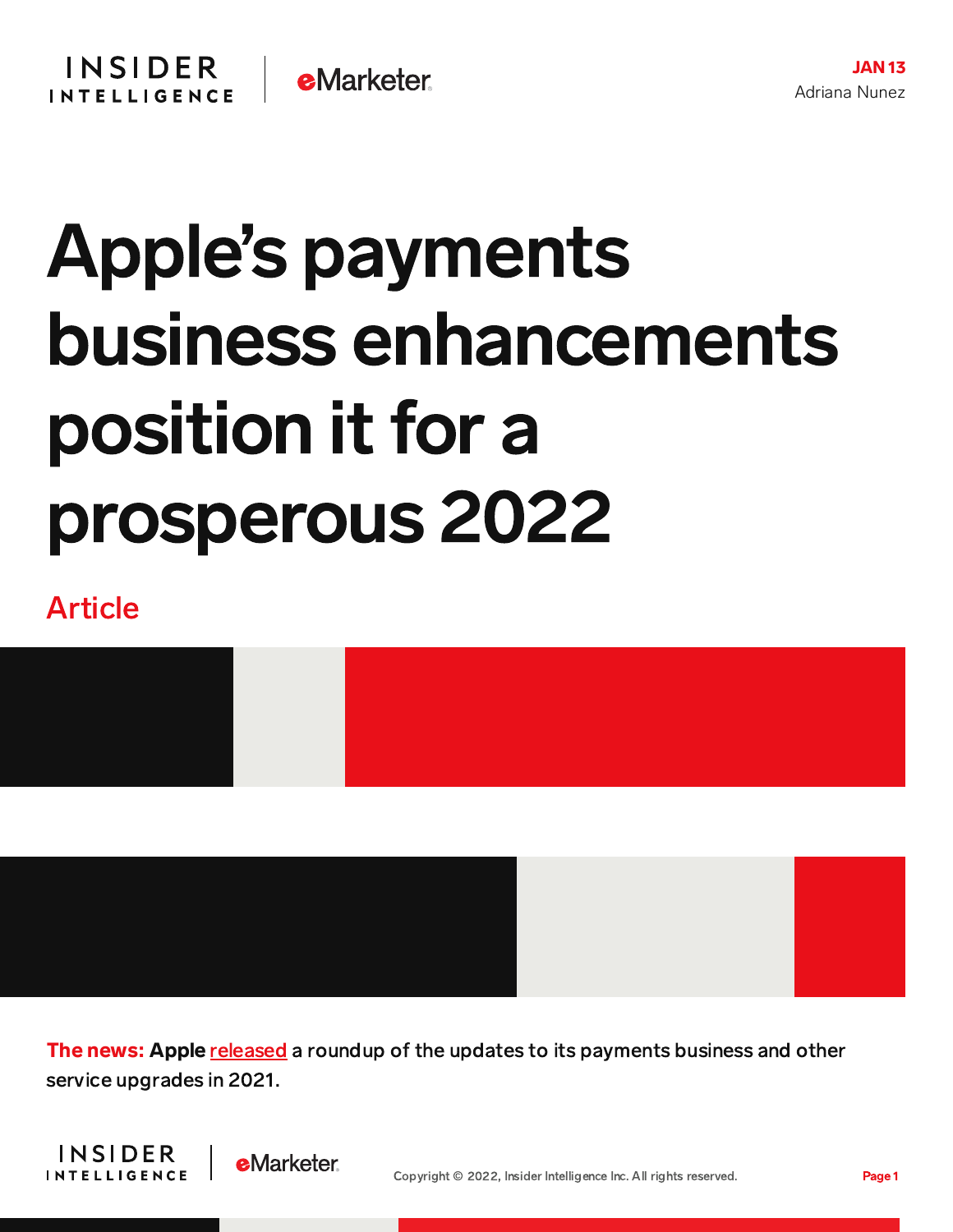- Family card. Last year, the tech giant launched the Apple [Family](https://content-na1.emarketer.com/apple-sheds-more-light-on-apple-family-card) Card, an extension of the Goldman Sachs-issued Apple Card that lets cardholders share their account with up to five family members. Key features include letting spouses and partners build credit together and giving some account access to users over 13 years old.
- Apple Pay**'**s global expansion. Apple brought its mobile wallet to nine new markets in 2021 including [Colombia,](https://content-na1.emarketer.com/apple-pay-rolls-azerbaijan-colombia-costa-rica) Israel, and Mexico—bringing its global footprint to nearly 60 countries and regions. The Apple Wallet also supports transit systems in more than 200 cities. (It debuted in two Chinese cities in late 2021.)
- New wallet features. Last year, Apple [expanded](https://content-na1.emarketer.com/apple-pay-expands-mobile-id-support-students-canada-us) its university ID program—which lets students keep a digital version of their college IDs in the wallet—to more universities in Canada and the US. It also [enabled](https://content-na1.emarketer.com/apple-pay-introduces-support-health-insurance-cards-australia) support for health insurance cards in Australia and hotel keys at select Hyatt hotels and some Disney passes in the US.

What this means: The influx of mobile wallet offerings introduced in 2021 highlights Apple's desire to encourage more iPhone users to adopt Apple Pay. [Less](https://content-na1.emarketer.com/apple-embarks-on-push-bring-more-iphone-users-its-payments-business) than 40% of iPhone owners used Apple Pay last year, per calculations from our forecasts. Adding Wallet capabilities might convince users to give it a try.

At roughly 6.4 million cardholders as of May 2021, per Cornerstone Advisors, the Apple Card also has yet to grab a significant share of the US card space—despite boasting features like a tiered cash-back reward system and recently enabled dynamic CVV. The tight integration with the iPhone limits Apple Card's addressable market to the [roughly](https://gs.statcounter.com/os-market-share/mobile/united-states-of-america/2021) 60% of US consumers who own an iPhone. However, innovative card features might encourage more consumers to adopt the card—and use it with Apple Pay.

Looking ahead: Apple has big plans for 2022: Besides [enabling](https://content-na1.emarketer.com/apple-s-state-id-feature-might-catalyze-apple-pay-use-bolster-ecosystem-engagement) Wallet support for state IDs and driver's licenses, the tech giant may be developing other innovative features that can make its payments solutions more compelling.

- Apple is reportedly [considering](https://content-na1.emarketer.com/apple-plans-bnpl-product-launch-bad-news-incumbent-providers-credit-credits) a buy now, pay later (BNPL) program that would be tied to the Apple Wallet.
- There were also [rumors](https://content-na1.emarketer.com/apple-hints-potential-cryptocurrency-payments-integration-but-it-s-taking-slow) Apple was weighing a cryptocurrency payments integration.
- These potential offerings could help solidify Apple's leadership standing in the mobile payments space: The number of Apple Pay users in the US is expected to hit 47.2 million this year, [per](https://forecasts-na1.emarketer.com/602abc737351f403b84c00a2/5efc3dbf83c627071411ab7f) Insider Intelligence forecasts.